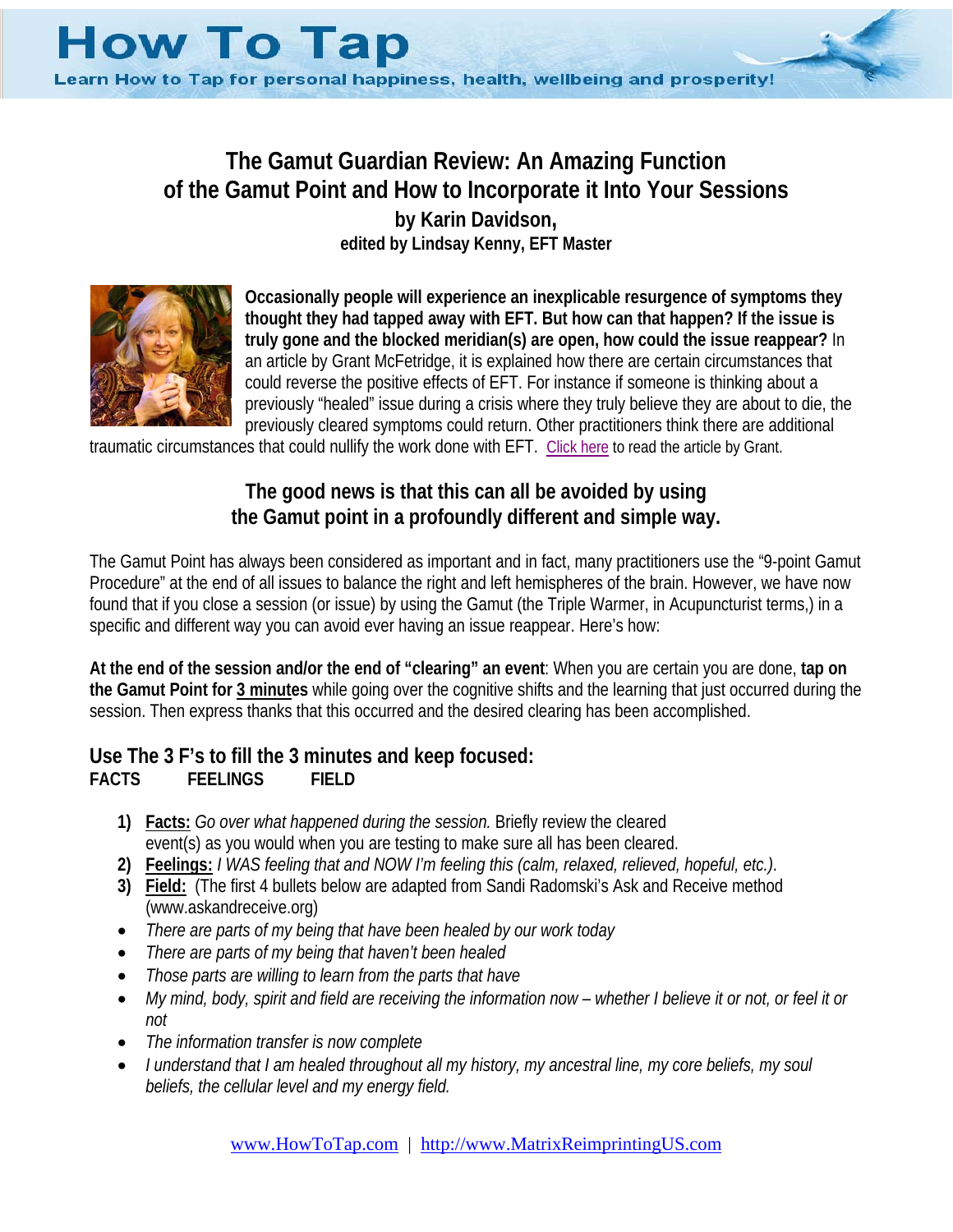# **How To Tap**

Learn How to Tap for personal happiness, health, wellbeing and prosperity!

- *I am also healed throughout my personal matrix and all ECHOS related to this, including the original learning of it, all my past generations and my future. I am grateful that all of this is healed and released now. New neuropathways.*
- *I thank all involved including myself and the Universe/God/etc. I'm grateful. Thank you.*

### **The Gamut Point is on the Triple Warmer Meridian**

• *"*The functions of Triple Warmer control all the transformations of Qi in the body, ensuring their coordination and unity. "Triple Warmer is related to sustaining habits – it uses a military kind of approach. It can undermine changes, even positive changes. Triple Warmer fights the change. If you press/rub on the gamut, it lessens the resistance." *(from*  Chinese Traditional Herbal Medicine Volume I Diagnosis & Treatment)



• *"*Pressing or lightly tapping on the gamut point helps lower the resistance to the change and, if you lay your hand flat on your chest and use the other hand to tap on the gamut point, it calms Triple Warmer to accept change. There are four meridians that sit with Triple Warmer and it calms them all to accept change - including the heart. It calms anxiety and blood pressure down as well. This also assists in the flow in body called the "penetrating flow" which travels deep through

the body." *(from* Donna Eden- Energy Medicine at innersource.net) By using this simple process to end a session (whether on yourself or with a client,) you could prevent a

potential resurgence down the road. Three minutes is a great investment of your time to make sure a cleared event never returns.

> Karin Davidson AAMET EFT Trainer *www.HowToTap.com MatrixReimprintingUS.com*

**Background on the "EFT can be undone" article by Grant McFetridge below:** 

*\_\_\_\_\_\_\_\_\_\_\_\_\_\_\_\_\_\_\_\_\_\_\_\_\_\_\_\_\_\_\_\_\_\_\_\_\_\_\_* 

### **Thinking of your cleared issue + being CONVINCED you are going to die = All aspects of the issue (negative learning, fears, anxiety, etc.) can return even stronger**

Here is small portion of his article (underlining is Karin's and not the author's). This information is provided as information only, and may not represent Karin's views.

 "Finding out what happens in the primary cell: We had a chance to work with a student to see what was really going when we undid EFT. The answer was both fascinating and surprising… EFT eliminates symptoms by affecting the trauma string structures in the primary cells (the stuck gene, the messenger RNA (mRNA) and its ribosomes) directly. This is in contrast to WHH or TIR, which actually change the trauma moment and hence, indirectly, the ribosomal gateway structure. The way EFT does this is tricky: we found that the meridian points on the head, chest and fingers cause the ribosomes on the mRNA string to shrink and disappear. This quickly

www.HowToTap.com | http://www.MatrixReimprintingUS.com